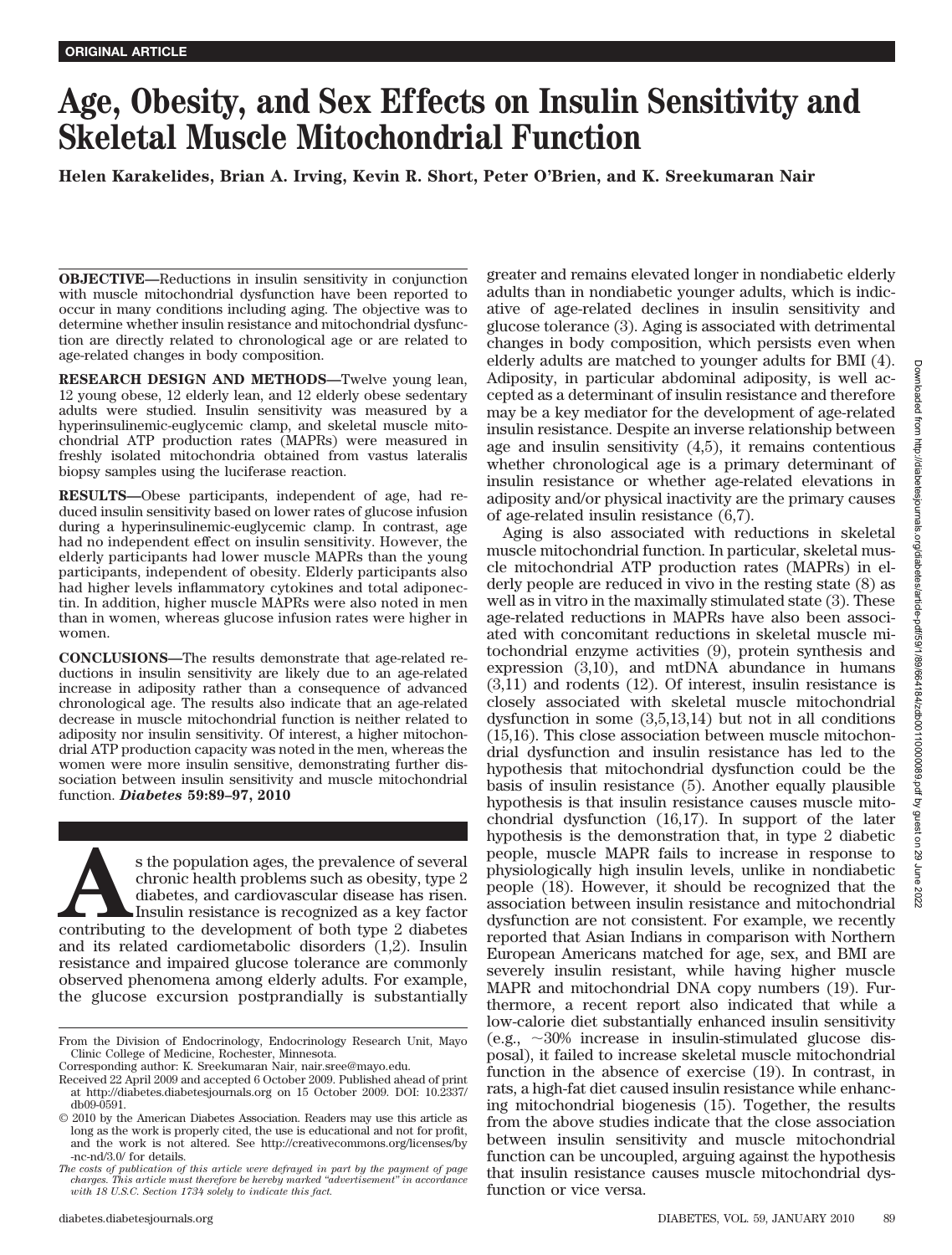| TABLE 1 |                             |
|---------|-----------------------------|
|         | Participant characteristics |

| $(n = 12)$        | $(n = 12)$       | $(n = 12)$       | $(n = 12)$                       | Overall       | Age     | <b>Sex</b> | BMI              |
|-------------------|------------------|------------------|----------------------------------|---------------|---------|------------|------------------|
| 22.0(19, 29)      | 24.5(21, 28)     | 67.5(65, 80)     | 70.5(65, 80)                     | < 0.001       | < 0.001 | 0.65       | 0.32             |
|                   |                  |                  |                                  |               |         |            |                  |
| 23.3(20.2, 25.4)  | 30.9(27.7, 34.0) | 23.3(19.1, 25.1) | 29.2(27.9, 34.3)                 | < 0.001       | 0.27    | 0.50       | < 0.001          |
| 29.8 (10.7, 37.6) | 44.3(22.4, 53.5) | 29.7(17.5, 43.0) | 40.4(26.3, 50.0)                 | < 0.001       | 0.93    | < 0.001    | < 0.001          |
| 45.8(32.3, 65.5)  | 53.2(36.1, 78.1) | 44.0(27.4, 61.5) | 47.8(35.6, 64.2)                 | < 0.001       | 0.013   | < 0.001    | < 0.001          |
| 18.6(6.2, 24.1)   | 35.3(21.5, 59.6) | 16.5(11.5, 28.8) | 32.4(21.7, 38.6)                 | < 0.001       | 0.014   | < 0.001    | < 0.001          |
| 8.5(3.0, 10.8)    | 17.6(10.9, 29.4) | 8.0(5.6, 14.4)   | 15.8(11.5, 19.8)                 | < 0.001       | 0.23    | 0.025      | < 0.001          |
|                   |                  |                  |                                  |               |         |            |                  |
| 2.3(1.37, 3.00)   | 2.65(1.62, 3.66) | 1.37(0.76, 2.48) | 1.47(0.92, 3.06)                 | < 0.001       | < 0.001 | < 0.001    | 0.0189           |
|                   |                  |                  |                                  |               |         |            |                  |
| 46.0 (41.3, 58.0) | 46.6(40.9, 55.6) |                  | 30.3(25.6, 47.6)                 | < 0.001       | < 0.001 | 0.17       | 0.79             |
|                   |                  |                  |                                  |               |         |            |                  |
| 256 (24, 893)     | 102(13, 384)     | 201 (34, 736)    | 111(40, 1,032)                   | 0.38          | 0.66    | 0.53       | 0.12             |
|                   | Young lean       | Young obese      | Elderly lean<br>31.1(24.3, 44.3) | Elderly obese |         |            | $\boldsymbol{P}$ |

Data are medians (minimum, maximum). \*Data were log transformed prior to analysis.

Age is not only associated with insulin resistance and muscle mitochondrial dysfunction but is also associated with changes in body composition, which likely contribute to the development of age-related insulin resistance (20). We therefore sought to determine whether the changes in insulin sensitivity and muscle mitochondrial function are secondary to age-related changes in body composition rather than being directly related to chronological age. We studied 48 lean and obese, young and elderly men and women. Insulin sensitivity was measured using hyperinsulinemic-euglycemic clamp and skeletal muscle mitochondrial function by measuring MAPRs from freshly prepared mitochondria obtained from muscle biopsy samples. The studies demonstrated the impact of not only age and body weight, but also sex on insulin sensitivity and muscle mitochondrial function in humans.

#### **RESEARCH DESIGN AND METHODS**

Twelve elderly lean (65–80 years and BMI  $\leq$  25 kg/m<sup>2</sup>), 12 elderly obese (65–80 years and BMI > 30 kg/m<sup>2</sup>), 12 young lean (18-30 years and BMI < 25 kg/m<sup>2</sup>), and 12 young obese (18-30 years and BMI  $>$ 30 kg/m<sup>2</sup>) healthy sedentary adults completed this cross-sectional study (Table 1). There were six men and six women in each group. Participants underwent an initial screening that included a medical history, physical examination, resting electrocardiogram, incremental treadmill test, and biochemical tests of renal, hepatic, hematologic, and metabolic function. Participants with evidence of diabetes, cardiovascular disease, thyroid dysfunction, or a history of alcohol or substance abuse were excluded. Participants who reported using  $\beta$ -blockers were excluded. A list of medications is reported in supplemental Table 1 (available in an online-only appendix at http://diabetes.diabetesjournals.org/cgi/content/ full/db09-0591/DC1). Participants who reported exercising  $\geq 2$  days per week or whose fasting glucose levels were  $\geq 6.1$  mmol/l ( $\geq 110$  mg/dl) were also excluded. Activity levels were confirmed with a leisure-time activity questionnaire. The study was approved by the institutional review board of the Mayo Foundation, and all participants gave written informed consent.

**Study design.** On a second outpatient visit, each participant underwent a dual-energy X-ray absorptiometry (DPX-L; Lunar, Madison, WI) examination to determine body composition and an incremental cycle ergometer exercise test to determine peak oxygen uptake (peak  $V_{{}^{O_2}}$ ), as previously described (21). Participants were placed on a weight-maintaining diet (energy content as carbohydrate:protein: $fat = 55:15:30%$  provided by the Nutrition Unit of Mayo Center of Translational Science Activities for 3 consecutive days before the inpatient study period.

On the evening before each study day, participants were admitted to the Mayo Center of Translational Science Activities Clinical Research Unit at 1700 and stayed overnight until 1500 the following day. A retrograde catheter was inserted into a dorsal hand vein for sample collection, and the hand was kept in a heating pad overnight. A second intravenous catheter was placed in the contralateral forearm for infusions. After a standard dinner at 1800 and a standardized snack at 2200, a fasting state was maintained, except for water, until the end of the inpatient visit. In the morning, the hand with the retrograde catheter was kept in a "hot

box" at 60°C to obtain arterialized venous blood. A hyperinsulinemic-euglycemic clamp was performed infusing 1.5 mU  $\cdot$  kg<sup>-1</sup> fat-free mass (FFM)  $\cdot$  $min^{-1}$  of insulin while maintaining similar plasma glucose levels [ $\sim$ 5.0 mmol/l (90 mg/dl)] in every participant (22,23). In addition, a standard amino acid solution (10% Travasol) was infused (0.6  $\mu$ mol leucine per kg of FFM per min) to maintain leucine concentrations near fasting levels during the insulin infusion, as previously described (22). Arterialized venous blood was used to measure glucose levels every 10 min with a Beckman glucose analyzer (Fullerton, CA). The glucose (40% solution) infusion rate was adjusted to maintain euglycemia during the insulin infusion.

**Muscle biopsies.** Vastus lateralis muscle samples (300 mg each) were obtained under local anesthesia (lidocaine, 2%) with a percutaneous needle, as previously described (24). Baseline samples from the participants were obtained at 0700 (0 h) and after 3 and 8 h from the contralateral thigh. Muscle samples were immediately frozen in liquid nitrogen and kept at  $-80^{\circ}$ C after keeping apart a 50-mg fresh muscle sample that was used to measure MAPR. **Hormones and substrates.** Plasma insulin was measured with a two-site immunoenzymatic assay (Access; Beckman Instruments, Chaska, MN). Glucose was measured with a Beckman Glucose Analyzer (Beckman Instruments, Fullerton, CA). Plasma levels of amino acids were measured by an HPLC system (HP 1090, 1046 fluorescence detector and cooling system) with precolumn *o*-phthalaldehyde derivatization (25). Total adiponectin and HMW adiponectin concentrations were measured by the human adiponectin doubleantibody radioimmunoassay kit (Linco Research, St. Louis, MO). Highly sensitive C-reactive protein (hsCRP) concentrations were measured on the Hitachi 912 chemistry analyzer by a polystyrene particle– enhanced immunoturbidimetric assay from DiaSorin (Stillwater, MN). Tumor necrosis factor- $\alpha$ (TNF- $\alpha$ ), interleukin-6 (IL-6), and leptin concentrations were measured as previously described (26).

**Mitochondrial ATP production rates.** We measured maximal muscle MAPRs as previously described (18). Briefly, fresh muscle tissue (150 mg) was minced on a chilled glass plate and washed in buffer A (100 mmol/l KCl, 50 mmol/l Tris base, 5 mmol/l  $MgCl<sub>2</sub>$ , 1.8 mmol/l ATP, 1 mmol/l EDTA, pH 7.2). The tissue was transferred to a glass mortar and homogenized in 20 volumes of buffer A with a motor-driven Teflon pestle. Samples were centrifuged at 1,020*g* for 10 min at 4°C, and the supernatant was removed and respun at the same speed. The supernatant was then centrifuged at 10,000*g* for 5 min at 4°C. The resulting pellet was resuspended in buffer A and respun at 9,000*g* for 5 min at 4°C. This final mitochondrial pellet was suspended in buffer B (180 mmol/l sucrose, 35 mmol/l KH<sub>2</sub>PO<sub>4</sub>, 10 mmol/l Mg acetate, 5 mmol/l EDTA) and used to measure MAPR with a bioluminescent technique as previously described (8,14,27,28). The reaction mixture included a luciferin–luciferase ATP monitoring reagent (BioThema, Haninge, Sweden), substrates for oxidation, and  $35 \mu \text{mol}/\text{ADP}$ . Substrates used were (in mmol/l final concentration): 20 succinate plus 0.1 rotenone (SR), 10 glutamate plus 1 malate (GM), 1 pyruvate plus 1 malate (PM), 0.05 palmitoyl-L-carnitine plus 1 malate (PCM),  $10 \alpha$ -ketoglutarate (KG), and 1 pyruvate plus 0.05 palmitoyl-L-carnitine plus 10  $\alpha$ -ketoglutarate plus 1 malate (PPKM), with blank tubes used for measuring background activity. Several substrates were used to allow for the potential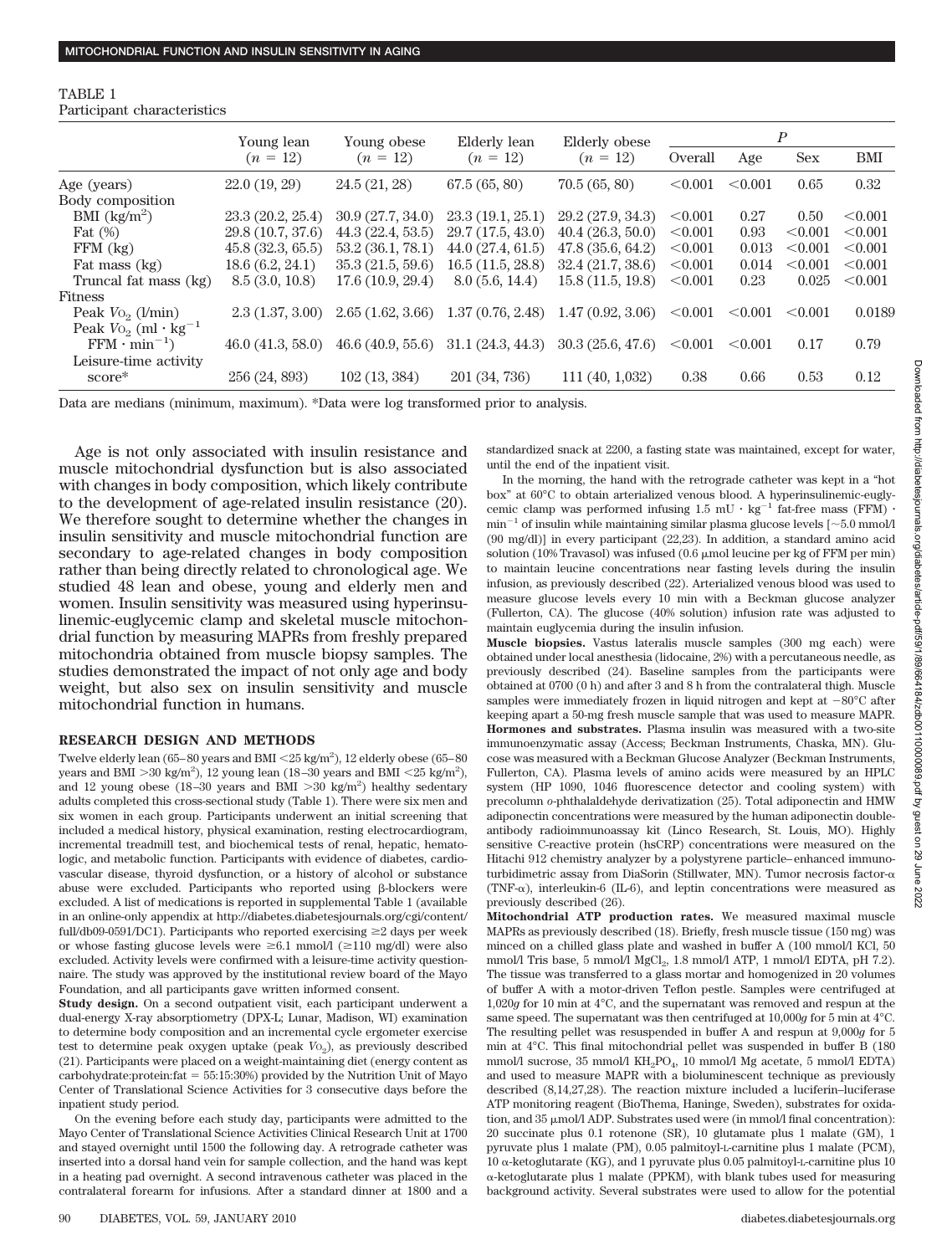TABLE 2 Hormones and substrates

|                                    | Young lean       | Young obese       | Elderly lean    | Elderly obese    |         |       |            |         |
|------------------------------------|------------------|-------------------|-----------------|------------------|---------|-------|------------|---------|
|                                    | $(n = 12)$       | $(n = 12)$        | $(n = 12)$      | $(n = 12)$       | Overall | Age   | <b>Sex</b> | BMI     |
| Fasting glucose (mmol/l)           | 4.9(4.3, 5.5)    | 5.1(4.6, 6.1)     | 5.2(4.2, 5.8)   | 52(4.8, 5.9)     | 0.005   | 0.055 | 0.009      | 0.061   |
| Fasting insulin (pmol/l)           | 28.2(20.4, 55.2) | 39.6(18.6, 111.0) | 19.8(9.6, 51.0) | 36.0(21.0, 62.4) | 0.003   | 0.10  | 0.79       | < 0.001 |
| Fasting glucagon (pg/ml)           | 66 (34, 174)     | 80 (50, 115)      | 59 (31, 90)     | 65(45, 116)      | 0.080   | 0.17  | 0.15       | 0.090   |
| $CRP (mg/l)^*$                     | 0.6(0.3, 2.4)    | 0.6(0.2, 17.0)    | 1.5(0.3, 3.4)   | 1.8(0.4, 11.5)   | 0.078   | 0.051 | 0.46       | 0.15    |
| IL-6 $(pg/ml)^*$                   | 1.2(0.7, 3.1)    | 1.1(0.7, 11.7)    | 1.9(0.9, 5.2)   | 2.9(1.4, 8.4)    | 0.011   | 0.012 | 0.31       | 0.040   |
| TNF- $\alpha$ (pg/ml) <sup>*</sup> | 1.1(0.5, 2.1)    | 0.9(0.5, 1.7)     | 0.9(0.5, 2.0)   | 1.2(0.9, 2.0)    | 0.22    | 0.51  | 0.10       | 0.26    |
| Adiponectin $(\mu g/ml)^*$         | 9.1(5.3, 12.0)   | 8.3(4.4, 10.2)    | 12.9(7.7, 26.8) | 10.9(3.6, 17.1)  | 0.003   | 0.004 | 0.12       | 0.027   |
| HMW adiponectin $(\mu g/ml)^*$     | 3.1(1.4, 5.6)    | 2.4(1.2, 4.5)     | 4.9(2.3, 10.8)  | 2.5(0.3, 5.5)    | < 0.001 | 0.19  | 0.022      | < 0.001 |
| Leptin $(\mu g/ml)^*$              | 10.4(1.6, 27.5)  | 14.1 (4.4, 65.8)  | 7.0(1.3, 23.6)  | 18.7 (4.2, 50.7) | < 0.001 | 0.78  | < 0.001    | < 0.001 |

Data are medians (minimum, maximum). To convert values for glucose to milligram per deciliter, multiply by 18. To convert values for insulin to micro-units per milliliter, divide by 6. \*Data were log transformed prior to analysis.

detection of pathway-specific differences among study groups. The SR substrate, for example, delivers electrons to complex II of the respiratory chain, whereas all other substrates used transfer energy predominately to complex I. GM and PM rely on different transporters to enter mitochondrial and provide fuel to different points of the tricarboxylic acid (TCA) cycle, whereas KG enters the TCA after interconversion with glutamate. PCM processing uses the carnitine-palmitoyl transferase system to enter mitochondria, then undergoes fatty acid oxidation pathway before acetyl CoA units are directed to the TCA cycle. The PPKM substrate provides an energy-rich combination to provide substrates to multiple pathways. All reactions for a given sample were monitored simultaneously at  $25^{\circ}$ C for  $20-25$  min and calibrated with addition of an ATP standard using a BioOrbit 1251 luminometer (BioOrbit Oy, Turku, Finland).

**Mitochondrial DNA (mtDNA) copy number.** Skeletal muscle mtDNA copy numbers were determined as previously described (16,18). Real-time PCR (Applied Biosystems 7900HT Sequence Detection System) was used to measure mtDNA copy numbers (3), using primer/probe sets targeted to mtDNA-encoded cytochrome B gene normalized to 28S ribosomal DNA, which was co-amplified within the same reaction well.

**Statistical analysis.** All statistical analyses were conducted using SAS software (SAS Version 9.1, Cary, NC). All data examined for departures from normality and transformations were used as needed. Analyses evaluating the main effects of age (young versus elderly), BMI (lean versus obese), and sex (male versus female) were conducted using three-way ANOVA. Because no significant interactions were observed, the results are reported considering only the main effects. Pair-wise comparisons between groups were made using two sample *t* tests. Comparisons between baseline and ending values within groups were made using paired *t* tests. Multiple linear regression models were developed to determine the independent effects of age, BMI, and sex, after adjusting for each other, on insulin sensitivity (glucose infusion rate [GIR]) and MAPR. Finally, Spearman rank correlation analyses were conducted among peak *V*<sub>0</sub>, MAPR and mtDNA copy number.

## **RESULTS**

**Participant characteristics.** As per the study design, our young groups were younger than elderly, and our obese groups had a higher BMI than lean. Percent fat and FFM was higher in the obese groups than the lean  $(P <$ 0.001). Both absolute (l/min) and relative (ml  $\cdot$  kg<sup>-1</sup> FFM  $\cdot$  $\min^{-1}$ ) peak  $V_{{}^{O_2}}$  were significantly lower in the elderly participants compared with the younger participants  $(P<\mathbb{R})$ 0.001), whereas leisure-time activity scores were similar between the two age-groups. As expected, the absolute peak  $V_{{}^{0}2}$  was lower in women than men ( $P < 0.001$ ), whereas the relative peak  $V_{{}^{O_2}}$  was similar between men and women  $(P = 0.17)$  (Table 1).

**Hormones and substrates.** Fasting glucose levels did not differ among the groups, as by study design, all participants fasting glucose levels had to be  $\leq 6.1$  mmol/l  $(\leq 110$ mg/dl) for inclusion. However, there was a sex effect on fasting glucose levels with women having lower glucose levels  $(P < 0.009)$  than men (Table 2). Fasting insulin levels were higher in the obese groups  $(P < 0.001)$ , but there was no significant difference in fasting glucagon levels. The obese groups had lower levels of total and high molecular weight (HMW) adiponectin ( $P = 0.027$  and  $P <$ 0.001, respectively), and as expected, higher concentrations of leptin  $(P < 0.001)$ . The elderly groups had higher concentrations of IL-6 ( $P = 0.012$ ), hsCRP ( $P = 0.051$ ), and total adiponectin  $(P = 0.004)$ . However, HMW adiponectin levels were not different between the young and elderly participants. Women had higher concentrations of HMW adiponectin  $(P = 0.022)$  and leptin  $(< 0.001)$  than men.

**Insulin sensitivity.** The GIR required to maintain similar glucose levels during the euglycemic-hyperinsulinemic clamp was significantly lower in obese participants compared with the lean participants  $(P < 0.01)$ , indicating that obese participants were more insulin resistant than the lean participants. Notably, there was no age effect  $(P =$ 0.99) on GIR. In addition, men required lower GIR than women  $(P < 0.05)$ , indicating that the women were more insulin sensitive than the men (Fig. 1).

**Mitochondrial ATP production rates.** MAPRs normalized to tissue weight showed an age effect, with the elderly groups having lower MAPRs using substrate combinations of SR, GM, PPKM, KG, and PCM but not PM (Fig. 2*A*). When obese and lean groups were analyzed separately, we found that with all six substrates, both groups showed a significant age-related decline in MAPR or similar trend (supplementary Fig. 1 in the online appendix), although not all of these changes reached the level of statistical significance. Notably, there was no BMI effect on MAPR normalized to tissue weight. Figure 2*C* reveals that men had higher MAPRs normalized for tissue weight using all substrates except PCM. Similar trends were also observed when the MAPR data were expressed relative to mitochondrial protein content (Fig. 2*D–F*); however, these differences did not reach the level of statistical significance except when SR was used as a substrate. The 8-h infusion of insulin resulted in significant increases in MAPR independent of age (Fig. 3*A*), BMI (Fig. 3*B*), and sex (Fig. 3*C*). As previously noted, MAPRs measured using SR, GM, PPKM, and PCM were significantly  $(P < 0.05)$  increased in response to the 8-h insulin infusion in the young lean participants (Fig. 3*A*) (18).

**Mitochondrial DNA (mtDNA) copy number.** Skeletal muscle mtDNA copy numbers were lower in the elderly lean than the young lean participants  $(P = 0.047)$ . There was no age-related reduction in mtDNA copy numbers among the obese participants. In addition, there was no sex effect on mtDNA copy numbers (data not shown) (Fig. 4).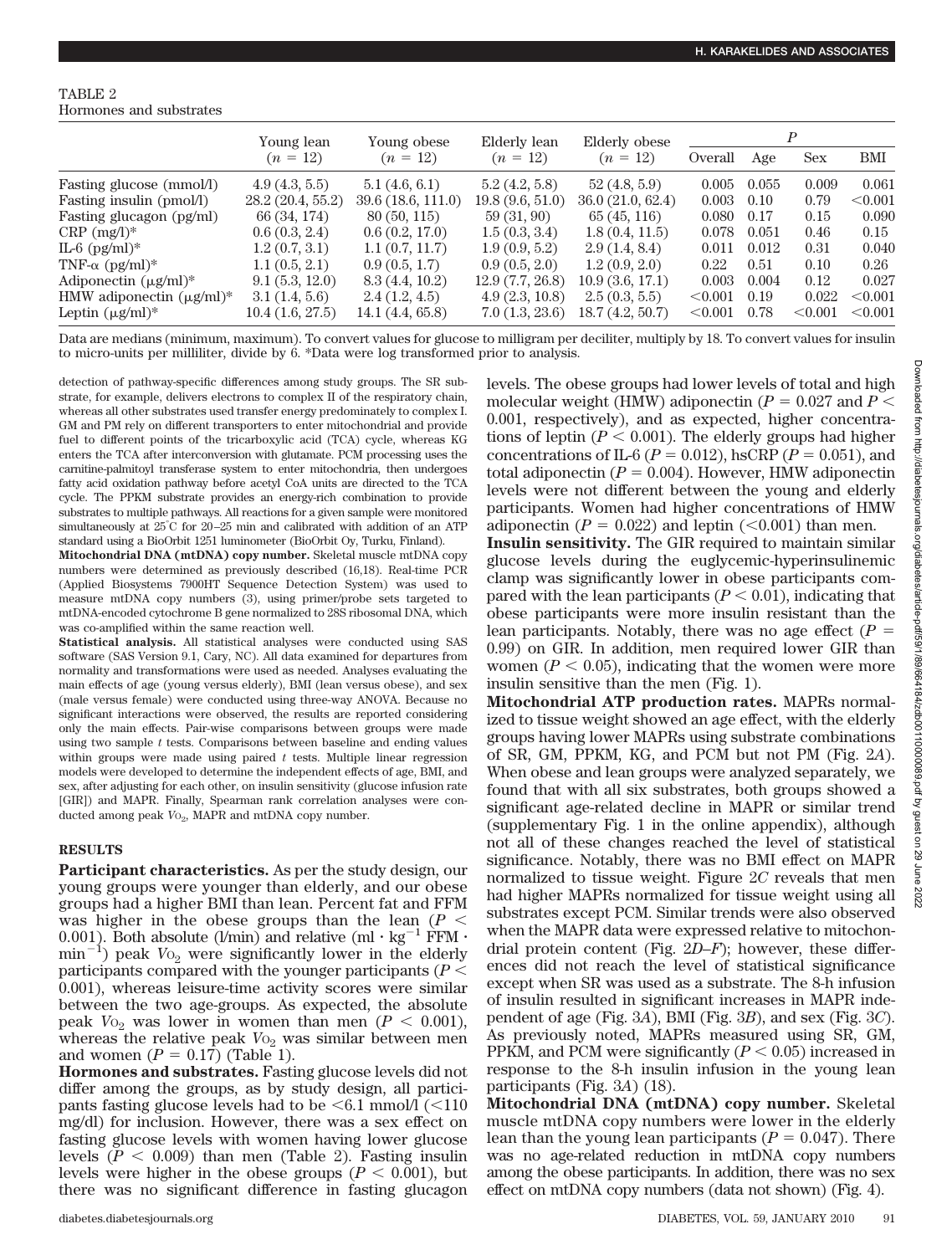

**FIG. 1. Hyperinsulinemic-euglycemic clamp.** *A* **and** *B* **show the plasma insulin and glucose concentrations during the 8-h clamp, respectively.** *C* **shows that the GIRs required to maintain euglycemia during the 8-h clamp were higher in lean groups than in the obese groups with no effects of age.** *D–F* **show integrated area under the curve (AUC) for the GIR comparing the young and elderly participants, the lean and obese participants, and men and women, respectively.**

**Regression analyses between peak** *V***O2 and MAPR and mtDNA copy numbers.** Peak  $V_0$ <sub>2</sub> was positively associated with skeletal muscle MAPR (Fig. 5). In contrast, peak  $V_{{}^{0}2}$  was not associated with mtDNA copy number (data not shown).

**Multiple regression analyses.** Multiple regression models were developed to determine the independent effects of age, BMI, and sex on insulin sensitivity (GIR) and MAPR. Because no significant interactions were observed, the results are reported for the models considering only the main effects of age, BMI, and sex. Insulin sensitivity was not associated with age after adjusting for BMI and sex. In contrast, insulin sensitivity was lower in obese compared with lean subjects after adjusting for age and sex and was lower in men compared with women after adjusting for age

and BMI. MAPR were lower in the elderly participants compared with the younger participants for five of the six substrate combinations after adjusting for BMI and sex. However, MAPRs were not associated with BMI after adjusting for age and sex. Interestingly, MAPRs were higher in men than in women after adjusting for age and sex. Multiple linear regression analysis also revealed that there was no association between truncal fat mass (by DPX) and MAPR after adjusting for age, BMI, and sex (all  $P < 0.10$ , data not shown) (Table 3).

## **DISCUSSION**

The current study determined the effects of age and adiposity on insulin sensitivity and mitochondrial function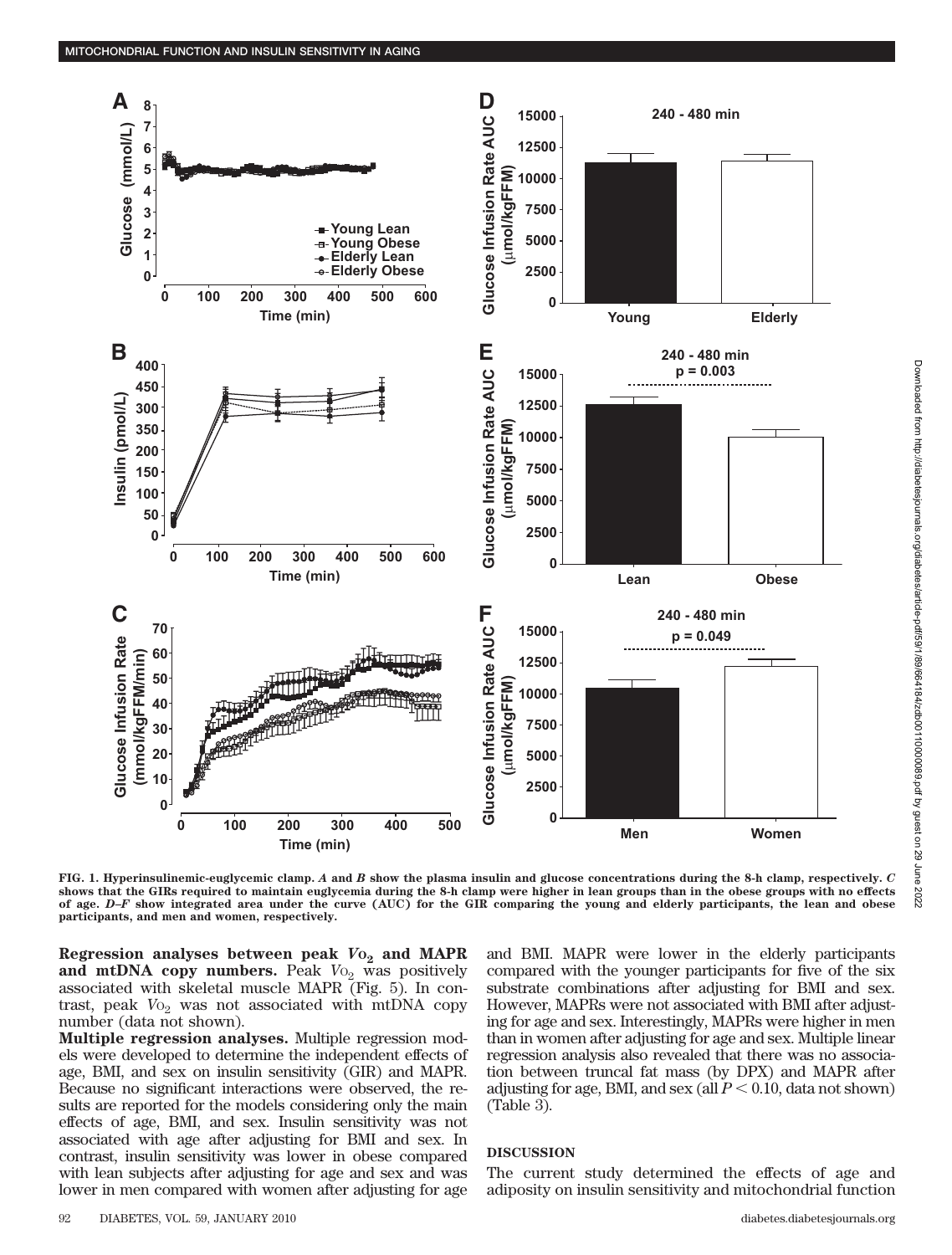



**FIG. 2. Mitochondrial ATP production rates. Age effect: An age-related decline in mitochondrial ATP production was observed when expressed per gram of tissue using substrates succinate plus rotenone (SR), glutamate plus malate (GM), pyruvate plus palmitoyl-L-carnitine plus** α-ketoglutarate plus malate (PPKM), α-ketoglutarate plus glutamate (KG), and palmitoyl-ι-carnitine plus 1 malate (PCM) but not pyruvate plus **malate (PM) (***A***). Similar trends were also observed when expressed per milligram of mitochondrial (mito) protein (***D***). BMI effect: No significant BMI effect was observed when the mitochondrial ATP production rate was expressed per gram of tissue (***B***) or when expressed per milligram of mitochondrial protein (***E***). Sex effect: Men had higher MAPRs than women using substrates SR, PM, GM, PPKM, and KG but not PCM when expressed per gram of tissue (***C***), but significant differences were only observed when using the SR and KG substrates when expressed per** milligram of mitochondrial protein content  $(F)$ . Data are presented as means  $\pm$  SE.

to further explore whether age-related mitochondrial dysfunction and insulin resistance are direct effects of chronological age or are related to adiposity. The main findings of the current study are, first, that skeletal MAPRs were higher among the young compared with the elderly participants, independent of obesity or truncal fat. Second, in contrast to the age effect on muscle mitochondrial function, insulin sensitivity was lower in the obese compared with the lean participants, and there was no age effect. Finally, of great interest, it was also shown that women in general have higher insulin sensitivity than men, whereas they have lower muscle MAPRs than men.

There is considerable interest in the inverse relationship between age and insulin sensitivity, because of the age-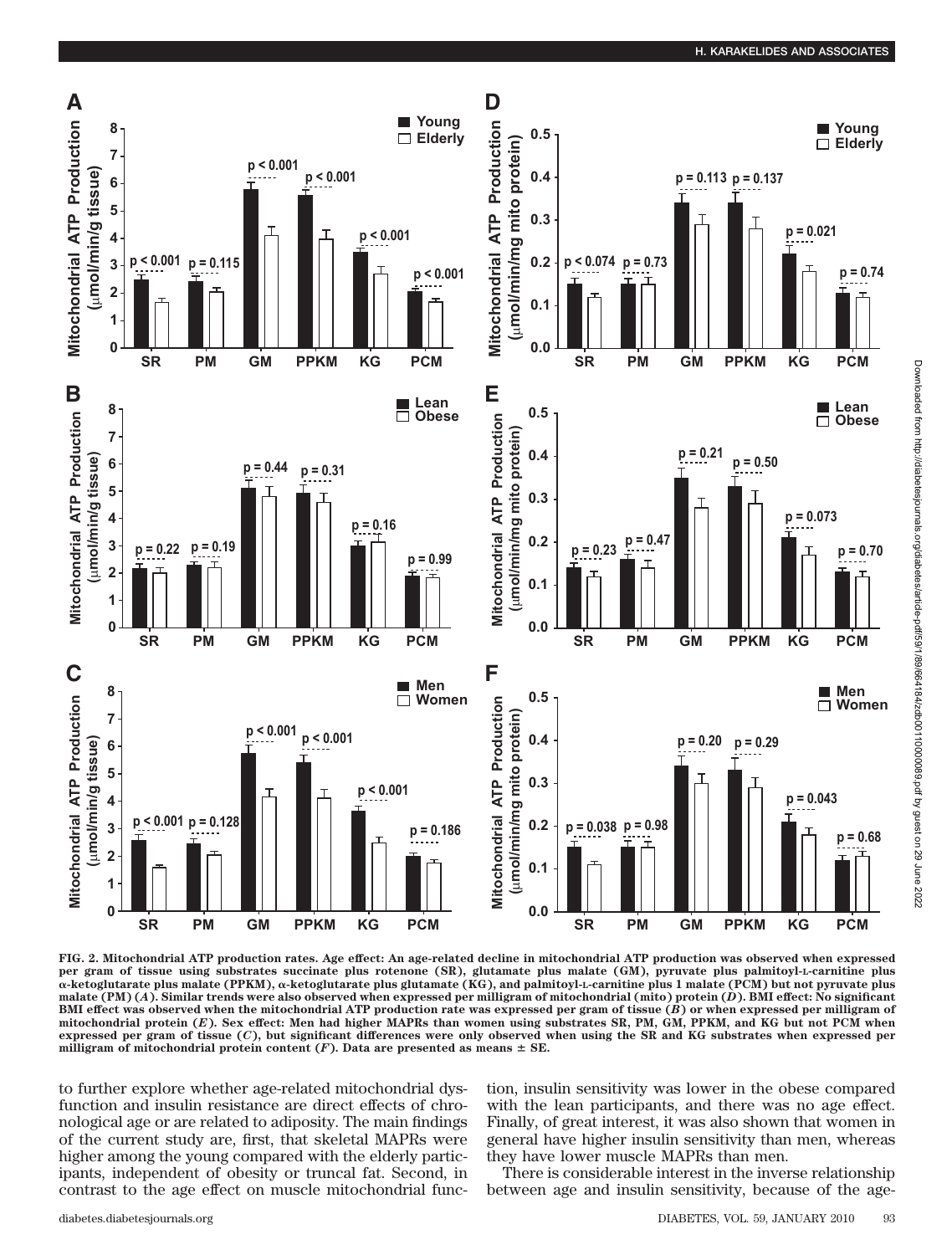

**FIG. 3. Insulin-induced changes in MAPRs.** *A–C* **show the percent change (%) in mitochondrial ATP production rates after an 8-h infusion of insulin stratified by age, BMI, and sex, respectively. The 8-h insulin infusion resulted in significant increases in mitochondrial ATP production rates independent of age (***A***), BMI (***B***), and sex (***C***). Data** are presented as means  $\pm$  SE.  $^*P$  < 0.05 (within group).

related increase in the prevalence of type 2 diabetes (1) and its related comorbidities (2). Using the hyperinsulinemic-euglycemic clamp, the current results demonstrate that there were no differences in the insulin sensitivities measured between the young and the elderly participants, independent of obesity. Although numerous investigators have previously reported age-related declines in insulin sensitivity (4,29,30), our results are consistent with a growing body of evidence that indicates that age-related changes in adiposity and physical inactivity are the primary determinants of the age-related declines in insulin sensitivity rather than chronological age (6,7,31–33). The present results demonstrated that insulin sensitivity was



**FIG. 4. Mitochondrial DNA copy number (mtDNA). Baseline mitochondrial mtDNA copy numbers assessed using primers and probes directed** to cytochrome **B** normalized to  $28$  s. Data are presented as means  $\pm$  SE.

substantially lower in the obese compared with the lean participants, independent of age, which is consistent with a recent report in a large number of people (7) that demonstrated that after adjusting for body composition and cardiorespiratory fitness, the age-related differences in insulin action were eliminated. We have also recently reported that there were no differences in insulin sensitivity between highly trained young and elderly lean adults, and the differences in insulin sensitivity were due to differences in exercise status (6). Importantly, this later study demonstrated that fat mass, abdominal adiposity, and BMI were significant predictors of skeletal muscle glucose disposal, independent of age (6). The present data, in context of other recent findings (6,32), strongly support the contention that the age-related reductions in insulin action (3) are likely secondary to changes in body composition and physical activity and not inherent to chronological aging.

The current study also helps clarify the independent effects of age and obesity on changes in mitochondrial function. Several prior studies have shown changes in mitochondrial function with age (3,8,10,14), obesity (14), and insulin resistance (3,5,10,14,18,34 –36). The current study helps to tease out two otherwise integrated processes. Age-related decline in muscle mass and activities results in a decline in physical activities and energy expenditure, causing a relative increase in adiposity (37). Indeed, the present data indicate that aging and not age-related changes in body composition likely mediate the age-related skeletal muscle mitochondrial dysfunction. We found that irrespective of differences in body composition, there was a significant age effect on MAPRs. The age-related reduction in MAPRs was a consistent effect of age, since MAPR values were lower in the elderly groups using several different substrates combinations, which is in agreement with our previous reports that also indicated an age-related lowering of MAPR when normalized per gram of tissue (3,6). Here we also report MAPRs normalized for mitochondrial protein content, which also showed a similar trend to decline with age, although it did not reach the level of statistical significance. Moreover, at the end of the hyperinsulinemic-euglycemic clamp, we observed an increase in MAPRs, similar to prior studies from our group in nondiabetic participants (36), and this re-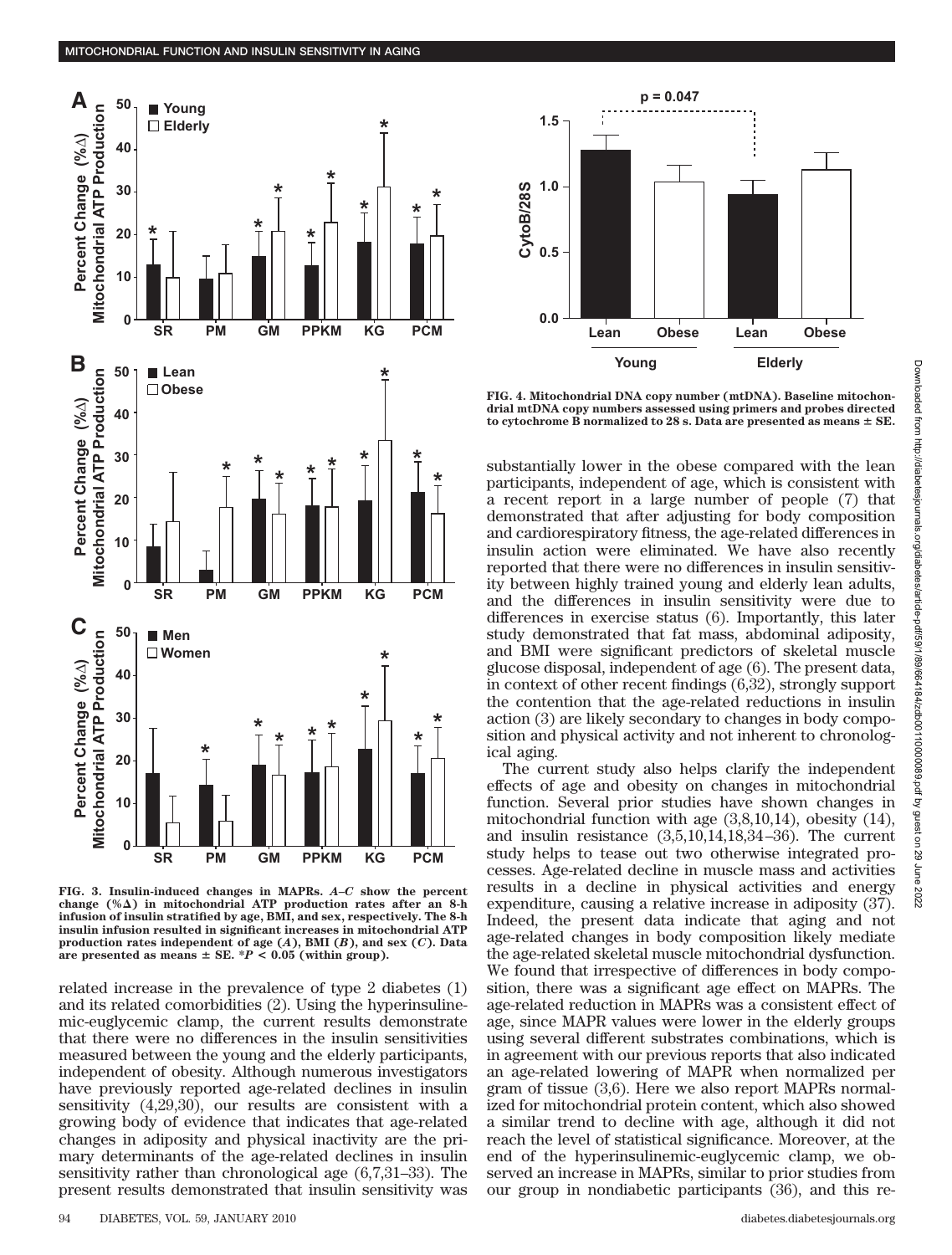

**FIG.** 5. Association between peak  $V_0$ <sub>2</sub> and mitochondrial ATP production rates. A and B display the relationship between peak  $V_0$ <sub>2</sub> and **mitochondrial ATP production rates assessed using the succinate plus rotenone (SR) and glutamate plus malate (GM) substrate combinations, respectively. Data are presented as means and 95% CIs.**

sponse was independent of age, sex, and BMI. We have previously shown that many mitochondrial protein concentrations, especially those involved in oxidative reactions, are reduced with age (3,6). The age-related decline in MAPRs is proportional to the decline in mitochondrial DNA abundance (3) and seems to be proportional to the decline in protein content, since the age-related changes are less evident when MAPR was normalized for the mitochondrial protein content. These results indicate that the decline in MAPR is largely due to the decline in mitochondrial content rather than related to decline in mitochondrial quality. We also measured muscle mitochondrial DNA abundance that confirmed that, in nonobese people, there is an age-related decline in muscle mitochondrial DNA abundance, as we have previously reported (3). However, we did not see a significant lowering of mitochondrial DNA abundance with age in our obese participants, and no clear explanation for this observation emerges from the current study. Of interest, MAPR showed significant age-related change or similar trend in both obese and lean groups (Fig. 2 and supplementary Fig. 1). It is possible that the lack of age-related decline in mtDNA abundance in the obese group may represent a type II error due to inadequate power for this

## TABLE 3

Multivariate regression analyses

outcome variable. The underlying mechanism for this discrepancy is unclear from the current study.

A rather intriguing and unexpected finding of the current study was that MAPR was lower in women than in men. These differences between men and women persists only minimally after normalizing for mitochondrial protein content, suggesting that, as in elderly people, the reduced MAPR in women is related to reduced mitochondrial protein content. The women may have had lower MAPR protein content. The women may have had lower than the men due in part to lower levels of physical activity and/or fitness in the women. Another potential mechanism that could have resulted in lower MAPR in women than men could have been due to sex-related differences in fiber type distribution, particularly if women had a higher proportion of fast-twitch (glycolytic, type  $II$ ) s muscle fibers. However, based on normative data for mATPase-based fiber-type distributions in healthy untrained young men and women, slow-twitch (oxidative, type I) skeletal muscle fibers tend to occupy a greater area in the women than the men (38). Of interest, we also found that the women had higher insulin sensitivity than the men, which argues against lesser physical activity levels in women. We also found no differences in peak  $V_{{}^{0}2}$  per kilogram FFM between men and women. Women have

| $V_{{}^{0}2}$ and $V_{{}^{0}1}$ and $V_{{}^{0}2}$ |  |
|---------------------------------------------------|--|
| or th                                             |  |
| he cu<br>than i                                   |  |
| persis                                            |  |
| protei<br>educe <sup>.</sup>                      |  |
| iondria<br>: MAP                                  |  |
| activit<br>hanisi                                 |  |
| en tha                                            |  |
| in fibe<br>highe                                  |  |
| skelet<br>ata fo                                  |  |
| hv m                                              |  |

|                                                                              | Intercept | Intercept<br>P value | Age      | Age<br>P value | <b>BMI</b> | <b>BMI</b><br>P value | <b>Sex</b> | <b>Sex</b><br>P value |
|------------------------------------------------------------------------------|-----------|----------------------|----------|----------------|------------|-----------------------|------------|-----------------------|
| Insulin sensitivity                                                          |           |                      |          |                |            |                       |            |                       |
| GIR $(\mu \text{mol} \cdot \text{kg}^{-1} \text{FFM} \cdot \text{min}^{-1})$ | 58.2      | < 0.001              | 0.01     | 0.997          | $-11.57$   | 0.00113               | $-7.83$    | 0.023                 |
| Mitochondrial ATP production                                                 |           |                      |          |                |            |                       |            |                       |
| $SR*$                                                                        | 0.670     | < 0.001              | $-0.403$ | < 0.001        | $-0.117$   | 0.21935               | 0.448      | < 0.001               |
| $PM*$                                                                        | 0.809     | < 0.001              | $-0.161$ | 0.116          | $-0.134$   | 0.19074               | 0.156      | 0.128                 |
| GM                                                                           | 5.12      | < 0.001              | $-1.674$ | < 0.001        | $-0.272$   | 0.44408               | 1.596      | < 0.001               |
| <b>PPKM</b>                                                                  | 5.09      | < 0.001              | $-1.589$ | < 0.001        | $-0.357$   | 0.30591               | 1.291      | < 0.001               |
| KG                                                                           | 3.12      | < 0.001              | $-0.982$ | < 0.001        | $-0.370$   | 0.16317               | 1.307      | < 0.001               |
| <b>PCM</b>                                                                   | $1.93\,$  | < 0.001              | $-0.374$ | 0.0357         | 0.0032     | 0.98541               | 0.23218    | 0.186                 |
|                                                                              |           |                      |          |                |            |                       |            |                       |

Data were pooled for the multivariate regression analyses  $(n = 48)$ . The model set young to 0 and elderly to 1; negative parameter estimate indicates elderly  $<$  young. The model set lean to 0 and obese to 1; negative parameter estimate indicates obese  $<$  lean. The model set women to 0 and men to 1; negative parameter estimate indicates men < women. Since no significant interactions were observed, the results are reported for the model considering only the main effects. \*Variables were log transformed for analysis.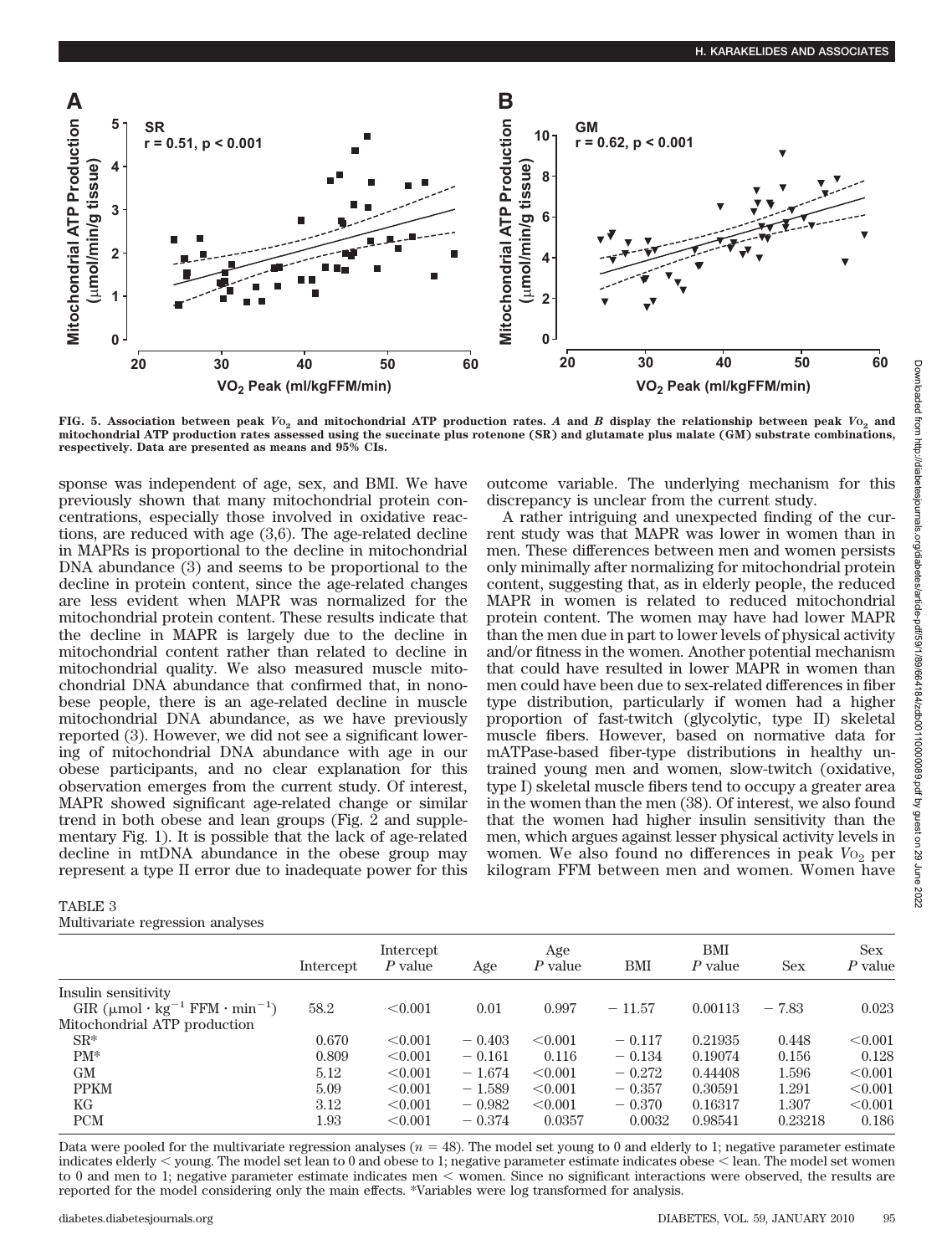lower absolute peak  $V_{{}^{0}2}$  that is proportional to their lean tissue mass. We have previously found a close association between peak  $V_{\text{O}_2}$  and muscle MAPR, but it is unclear whether the lower MAPR we observed in the current study contributed to lower absolute peak  $V_{\text{O}_2}$ . In the current study, we observed that women have lower fasting glucose levels and are more insulin sensitive than men. Using positron emission tomography, it has been shown that women exhibit greater insulin sensitivity at the whole-body level, which was largely attributed to greater glucose uptake by skeletal muscle (39). Lower fasting glucose levels and greater postprandial glucose disappearance rates in elderly women than in men were also observed in another study (7). An important observation in the current study is the dissociation between insulin sensitivity and muscle mitochondrial function, with women being more insulin sensitive while having lower muscle MAPR.

Aging is often associated with the development of low-grade inflammation (40), which is an independent risk factor for both type 2 diabetes and cardiovascular disease. Indeed, the present data demonstrate that the concentrations of proinflammatory cytokines, IL-6 and CRP, were higher among the elderly than the young, independent of obesity. In addition, we also examined the effect of aging on adiponectin concentrations. Adiponectin has been suggested to have both anti-inflammatory and antidiabetic properties. The present results indicate that adiponectin concentrations were higher among the elderly than the young. Mechanistically, it has been suggested that adiponectin concentrations increase with age due in part to an age-related decline in renal clearance of adiponectin (41). However, prior studies have also shown conflicting results with respect to the age-related changes in adiponectin concentrations (42). Recent data have also indicated that an individual's sex may modify the association between adiponectin and age (43). However, the present study was not powered to detect a sex differences for adiponectin. The age-related reduction in MAPR that was observed in our study may be related to low-grade inflammation. Indeed, CRP concentrations were inversely related to MAPR for both complex I– and complex II–related substrates ( $r = -0.44$  and  $r = -0.40$ , respectively). There is a clear association to the decline in mitochondrial copy number and MAPR (3).

Low-grade inflammation is frequently observed in obese adults, which has been proposed as a potential cause of their increased risk for type 2 diabetes and cardiovascular disease (44). As expected, obesity was associated with higher IL-6 and leptin concentrations. In contrast, adiponectin concentrations were lower among the obese participants than their lean counterparts. Moreover, the adiponectin concentrations were significantly correlated to improved insulin sensitivity  $(r = 0.40)$ . Increased inflammatory cytokines and decreased total and HMW adiponectin concentrations have been associated with obesity (45,46), intra-abdominal fat accumulation (47), insulin resistance (48), the metabolic syndrome (49), and cardiovascular disease (50).

In conclusion, the current study supports a hypothesis that age-related decline in insulin sensitivity are secondary to age-related changes in body composition, whereas the age-related lowering in skeletal muscle mitochondrial ATP production are related to chronological age. Further studies are necessary to help elucidate the sex-associated

changes in insulin sensitivity and MAPR, although changes in adipokines and inflammation may play a role.

## **ACKNOWLEGMENTS**

This work was supported by National Institutes of Health Grants RO1 AG09531, UL1 RR024150-01, and KL2 RR084151 (to B.A.I.) and the David Murdock Dole Professorship (to K.S.N.).

No potential conflicts of interest relevant to this article were reported.

We acknowledge support from the Clinical Research Unit staff, Maureen Bigelow, RN, and Jill Schimke, Kate Klaus, Dawn Morse, and Jane Kahl for skilled support.

## **REFERENCES**

- 1. Ford ES, Giles WH, Dietz WH. Prevalence of the metabolic syndrome among US adults: findings from the Third National Health and Nutrition Examination Survey. JAMA 2002;287:356 –359
- 2. Facchini FS, Hua N, Abbasi F, Reaven GM. Insulin resistance as a predictor of age-related diseases. J Clin Endocrinol Metab 2001;86:3574 –3578
- 3. Short KR, Bigelow ML, Kahl J, Singh R, Coenen-Schimke J, Raghavakaimal S, Nair KS. Decline in skeletal muscle mitochondrial function with aging in humans. Proc Natl Acad Sci U S A 2005;102:5618-5623
- 4. Short KR, Vittone JL, Bigelow ML, Proctor DN, Rizza RA, Coenen-Schimke JM, Nair KS. Impact of aerobic exercise training on age-related changes in insulin sensitivity and muscle oxidative capacity. Diabetes 2003;52:1888 – 1896
- 5. Petersen KF, Dufour S, Befroy D, Garcia R, Shulman GI. Impaired mitochondrial activity in the insulin-resistant offspring of patients with type 2 diabetes. N Engl J Med 2004;350:664 – 671
- 6. Lanza IR, Short DK, Short KR, Raghavakaimal S, Basu R, Joyner MJ, McConnell JP, Nair KS. Endurance exercise as a countermeasure for aging. Diabetes 2008;57:2933–2942
- 7. Basu R, Breda E, Oberg AL, Powell CC, Dalla Man C, Basu A, Vittone JL, Klee GG, Arora P, Jensen MD, Toffolo G, Cobelli C, Rizza RA. Mechanisms of the age-associated deterioration in glucose tolerance: contribution of alterations in insulin secretion, action, and clearance. Diabetes 2003;52: 1738 –1748
- 8. Petersen KF, Befroy D, Dufour S, Dziura J, Ariyan C, Rothman DL, DiPietro L, Cline GW, Shulman GI. Mitochondrial dysfunction in the elderly: possible role in insulin resistance. Science 2003;300:1140 –1142
- 9. Coggan AR, Spina RJ, King DS, Rogers MA, Brown M, Nemeth PM, Holloszy JO. Histochemical and enzymatic comparison of the gastrocnemius muscle of young and elderly men and women. J Gerontol 1992;47: B71–B76
- 10. Rooyackers OE, Adey DB, Ades PA, Nair KS. Effect of age in vivo rates of mitochondrial protein synthesis in human skeletal muscle. Proc Natl Acad Sci U S A 1996;93:15364 –15369
- 11. Menshikova EV, Ritov VB, Fairfull L, Ferrell RE, Kelley DE, Goodpaster BH. Effects of exercise on mitochondrial content and function in aging human skeletal muscle. J Gerontol A Biol Sci Med Sci 2006;61:534 –540
- 12. Barazzoni R, Short KR, Nair KS. Effects of aging on mitochondrial DNA copy number and cytochrome *c* oxidase gene expression in rat skeletal muscle, liver, and heart. J Biol Chem 2000;275:3343–3347
- 13. Simoneau JA, Kelley DE. Altered glycolytic and oxidative capacities of skeletal muscle contribute to insulin resistance in NIDDM. J Appl Physiol 1997;83:171
- 14. Kelley DE, He J, Menshikova EV, Ritov VB. Dysfunction of mitochondria in human skeletal muscle in type 2 diabetes. Diabetes 2002;51:2944 –2950
- 15. Hancock CR, Han DH, Chen M, Terada S, Yasuda T, Wright DC, Holloszy JO. High-fat diets cause insulin resistance despite an increase in muscle mitochondria. Proc Natl Acad SciUSA 2008;105:7815–7820
- 16. Nair KS, Bigelow ML, Asmann YW, Chow LS, Coenen-Schimke JM, Klaus KA, Guo ZK, Sreekumar R, Irving BA. Asian Indians have enhanced skeletal muscle mitochondrial capacity to produce ATP in association with severe insulin resistance. Diabetes 2008;57:1166 –1175
- 17. Short KR, Nair KS, Stump CS. Impaired mitochondrial activity and insulin-resistant offspring of patients with type 2 diabetes. N Engl J Med 2004;350:2419 –2421
- 18. Stump CS, Short KR, Bigelow ML, Schimke JM, Nair KS. Effect of insulin on human skeletal muscle mitochondrial ATP production, protein synthesis, and mRNA transcripts. Proc Natl Acad Sci U S A 2003;100:7996-8001
- 19. Toledo FG, Menshikova EV, Azuma K, Radikova´ Z, Kelley CA, Ritov VB,